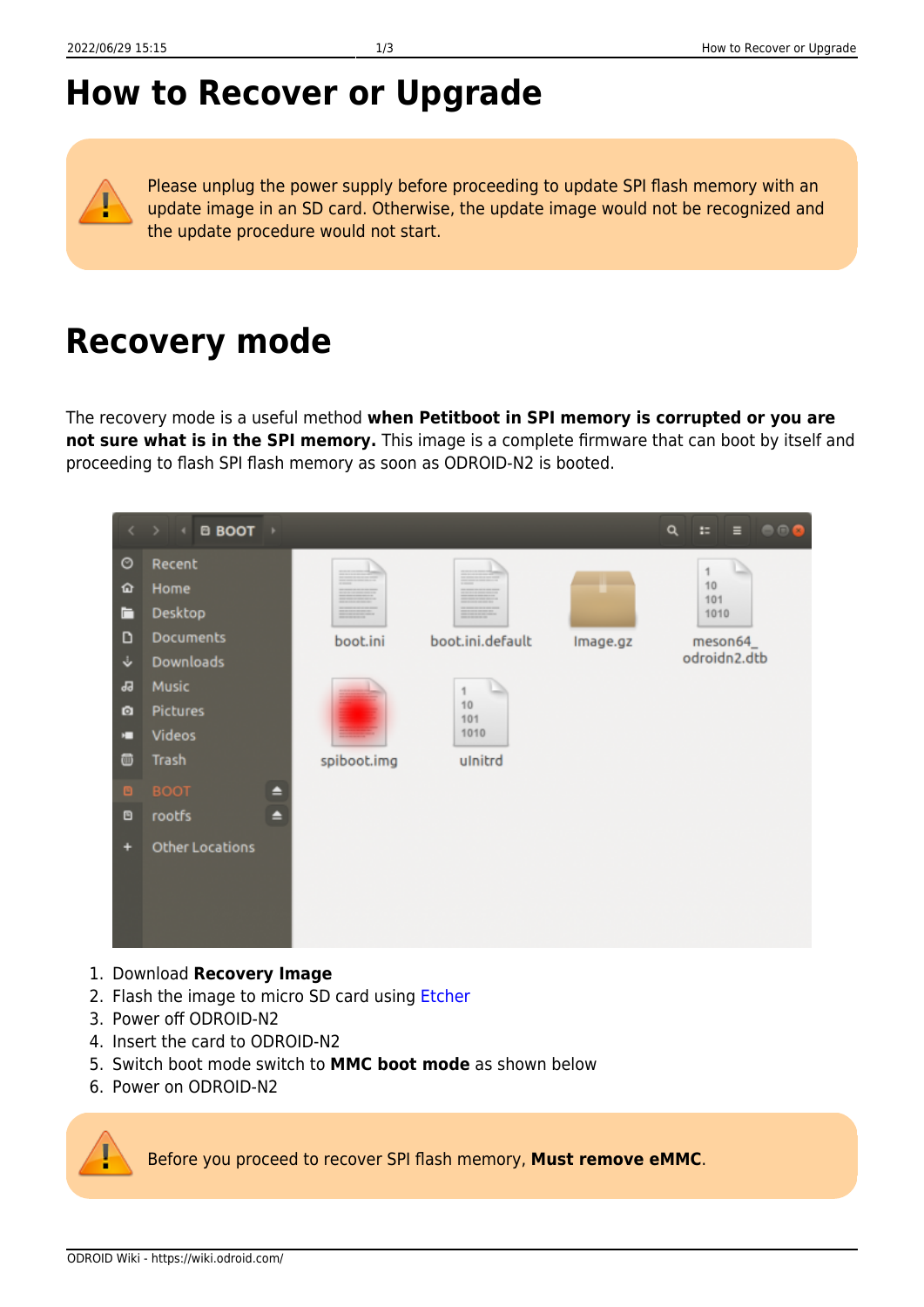Last update: 2020/01/15 getting\_started:petitboot:recover\_or\_upgrade https://wiki.odroid.com/getting\_started/petitboot/recover\_or\_upgrade?rev=1579053366 10:56



## **Upgrade mode**

This instruction is suggested only **when Petitboot already installed in SPI flash memory**

The **Upgrade mode** is to upgrade the contents in the SPI flash memory fully or partially whenever new Petitboot firmware is released. Then U-boot will recognize the firmware file and start to update SPI flash memory.

- 1. Download **Upgrade image**
- 2. Rename the image to **spiboot.img**
- 3. Paste 'spiboot.img' into the file system of the first partition on a micro SD card, not on eMMC
- 4. Power off ODROID-N2
- 5. Insert the card to ODROID-N2
- 6. Switch boot mode switch to **SPI side**
- 7. Power on ODROID-N2

If Petitboot detects 'spiboot.img' from an SD card, Automatically Upgrade itself.

If you have an SD card with an Ubuntu image from Hardkernel, then the name of the first partition is **BOOT**. In this case, paste 'spiboot.img' into BOOT as shown below.